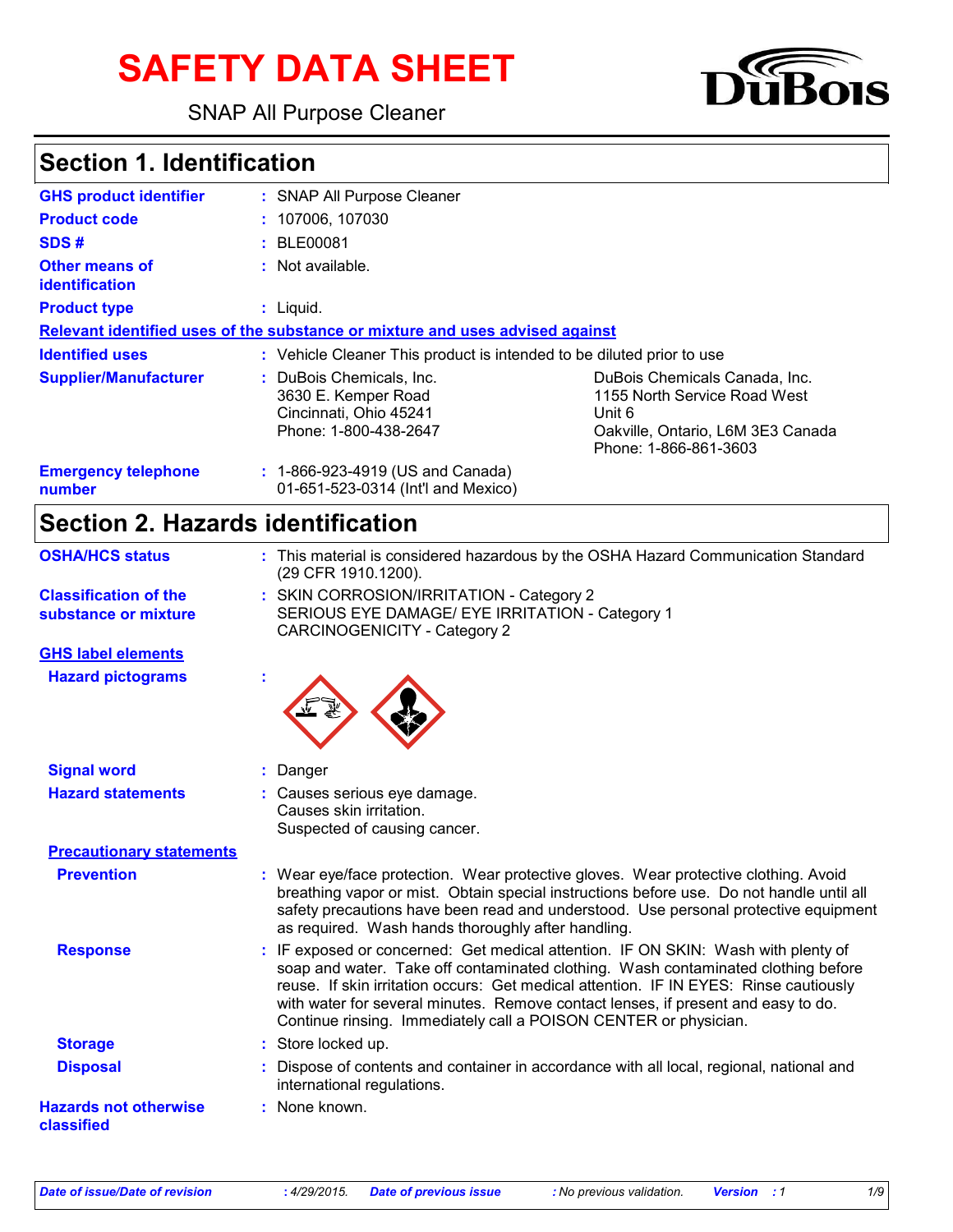## **Section 3. Composition/information on ingredients**

| <b>Ingredient name</b>                                           | $\frac{9}{6}$ | <b>CAS number</b> |
|------------------------------------------------------------------|---------------|-------------------|
| 2-butoxyethanol                                                  | $1 - 5$       | 111-76-2          |
| pentasodium triphosphate                                         | $1 - 5$       | 7758-29-4         |
| Oxirane, polymer, monoalkyl ether                                | $1 - 5$       | Proprietary       |
| disodium metasilicate                                            | $1 - 5$       | 6834-92-0         |
| Amides, coco, N, N-bis (hydroxyethyl)                            | $1 - 5$       | 68603-42-9        |
| Glycine, N, N-bis (carboxymethyl)-, sodium salt, hydrate (1:3:1) | $0.1 - 1$     | 18662-53-8        |
| 2,2'-iminodiethanol                                              | $ 0.1 - 1$    | 111-42-2          |

Any concentration shown as a range is to protect confidentiality or is due to batch variation.

**There are no additional ingredients present which, within the current knowledge of the supplier and in the concentrations applicable, are classified as hazardous to health or the environment and hence require reporting in this section.**

**Occupational exposure limits, if available, are listed in Section 8.**

### **Section 4. First aid measures**

#### **Description of necessary first aid measures**

| <b>Eye contact</b>                                 | : Get medical attention immediately. Call a poison center or physician. Immediately flush<br>eyes with plenty of water, occasionally lifting the upper and lower eyelids. Check for and<br>remove any contact lenses. Continue to rinse for at least 10 minutes. Chemical burns<br>must be treated promptly by a physician.                                                                                                                                                                                                                                                                                                                                                                                                                                                                                                                                                         |
|----------------------------------------------------|-------------------------------------------------------------------------------------------------------------------------------------------------------------------------------------------------------------------------------------------------------------------------------------------------------------------------------------------------------------------------------------------------------------------------------------------------------------------------------------------------------------------------------------------------------------------------------------------------------------------------------------------------------------------------------------------------------------------------------------------------------------------------------------------------------------------------------------------------------------------------------------|
| <b>Inhalation</b>                                  | : Get medical attention immediately. Call a poison center or physician. Remove victim to<br>fresh air and keep at rest in a position comfortable for breathing. If it is suspected that<br>fumes are still present, the rescuer should wear an appropriate mask or self-contained<br>breathing apparatus. If not breathing, if breathing is irregular or if respiratory arrest<br>occurs, provide artificial respiration or oxygen by trained personnel. It may be<br>dangerous to the person providing aid to give mouth-to-mouth resuscitation. If<br>unconscious, place in recovery position and get medical attention immediately. Maintain<br>an open airway. Loosen tight clothing such as a collar, tie, belt or waistband.                                                                                                                                                  |
| <b>Skin contact</b>                                | : Get medical attention immediately. Call a poison center or physician. Flush<br>contaminated skin with plenty of water. Remove contaminated clothing and shoes.<br>Wash contaminated clothing thoroughly with water before removing it, or wear gloves.<br>Continue to rinse for at least 10 minutes. Chemical burns must be treated promptly by a<br>physician. Wash clothing before reuse. Clean shoes thoroughly before reuse.                                                                                                                                                                                                                                                                                                                                                                                                                                                  |
| <b>Ingestion</b>                                   | : Get medical attention immediately. Call a poison center or physician. Wash out mouth<br>with water. Remove dentures if any. Remove victim to fresh air and keep at rest in a<br>position comfortable for breathing. If material has been swallowed and the exposed<br>person is conscious, give small quantities of water to drink. Stop if the exposed person<br>feels sick as vomiting may be dangerous. Do not induce vomiting unless directed to do<br>so by medical personnel. If vomiting occurs, the head should be kept low so that vomit<br>does not enter the lungs. Chemical burns must be treated promptly by a physician.<br>Never give anything by mouth to an unconscious person. If unconscious, place in<br>recovery position and get medical attention immediately. Maintain an open airway.<br>Loosen tight clothing such as a collar, tie, belt or waistband. |
| Most important symptoms/effects, acute and delayed |                                                                                                                                                                                                                                                                                                                                                                                                                                                                                                                                                                                                                                                                                                                                                                                                                                                                                     |
| <b>Potential acute health effects</b>              |                                                                                                                                                                                                                                                                                                                                                                                                                                                                                                                                                                                                                                                                                                                                                                                                                                                                                     |

| PULBITURI ACULB HEAILH BITBULS |                                                                                                      |
|--------------------------------|------------------------------------------------------------------------------------------------------|
| Eye contact                    | : Causes serious eye damage.                                                                         |
| <b>Inhalation</b>              | : May give off gas, vapor or dust that is very irritating or corrosive to the respiratory<br>system. |
| <b>Skin contact</b>            | : Causes skin irritation.                                                                            |
| <b>Ingestion</b>               | : May cause burns to mouth, throat and stomach.                                                      |
| Over-exposure signs/symptoms   |                                                                                                      |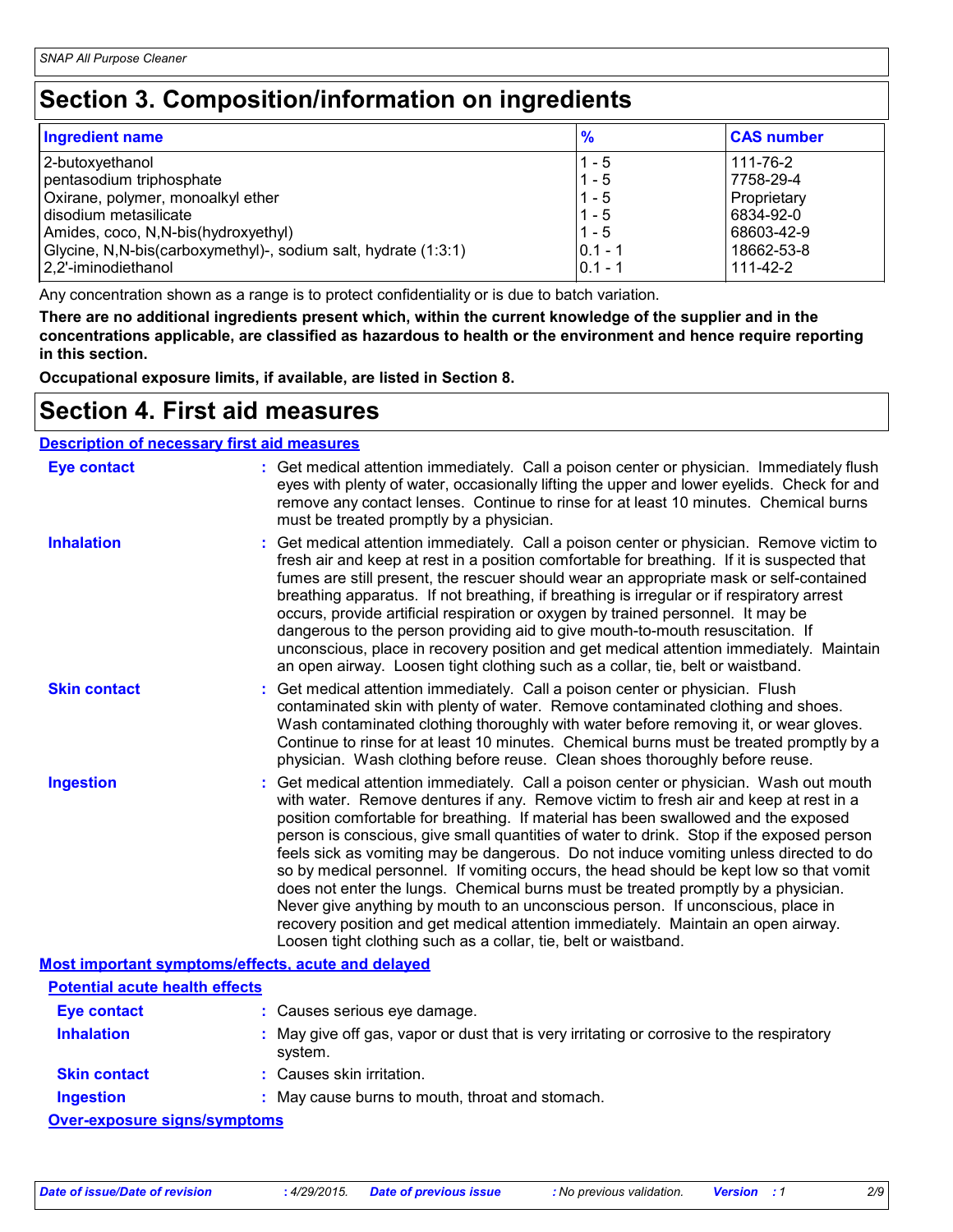## **Section 4. First aid measures**

| <b>Eve contact</b>                         | : Adverse symptoms may include the following:<br>pain<br>watering                                                              |
|--------------------------------------------|--------------------------------------------------------------------------------------------------------------------------------|
|                                            | redness                                                                                                                        |
| <b>Inhalation</b>                          | : No specific data.                                                                                                            |
| <b>Skin contact</b>                        | : Adverse symptoms may include the following:<br>pain or irritation<br>redness<br>blistering may occur                         |
| <b>Ingestion</b>                           | : Adverse symptoms may include the following:<br>stomach pains                                                                 |
|                                            | Indication of immediate medical attention and special treatment needed, if necessary                                           |
| <b>Notes to physician</b>                  | : Treat symptomatically. Contact poison treatment specialist immediately if large<br>quantities have been ingested or inhaled. |
| <b>Specific treatments</b>                 | : No specific treatment.                                                                                                       |
| See toxicological information (Section 11) |                                                                                                                                |

## **Section 5. Fire-fighting measures**

| <b>Extinguishing media</b>                               |                                                                                                                                                                          |  |
|----------------------------------------------------------|--------------------------------------------------------------------------------------------------------------------------------------------------------------------------|--|
| <b>Suitable extinguishing</b><br>media                   | : Use an extinguishing agent suitable for the surrounding fire.                                                                                                          |  |
| Unsuitable extinguishing<br>media                        | : None known.                                                                                                                                                            |  |
| <b>Specific hazards arising</b><br>from the chemical     | : In a fire or if heated, a pressure increase will occur and the container may burst.                                                                                    |  |
| <b>Hazardous thermal</b><br>decomposition products       | Decomposition products may include the following materials:<br>carbon dioxide<br>carbon monoxide<br>sulfur oxides<br>phosphorus oxides<br>metal oxide/oxides             |  |
| <b>Special protective</b><br>equipment for fire-fighters | : Fire-fighters should wear appropriate protective equipment and self-contained breathing<br>apparatus (SCBA) with a full face-piece operated in positive pressure mode. |  |

## **Section 6. Accidental release measures**

| <b>Personal precautions</b>      | : No action shall be taken involving any personal risk or without suitable training.<br>Evacuate surrounding areas. Keep unnecessary and unprotected personnel from<br>entering. Do not touch or walk through spilled material. Do not breathe vapor or mist.<br>Provide adequate ventilation. Wear appropriate respirator when ventilation is<br>inadequate. Put on appropriate personal protective equipment. |
|----------------------------------|-----------------------------------------------------------------------------------------------------------------------------------------------------------------------------------------------------------------------------------------------------------------------------------------------------------------------------------------------------------------------------------------------------------------|
| <b>Environmental precautions</b> | Avoid dispersal of spilled material and runoff and contact with soil, waterways, drains<br>and sewers. Inform the relevant authorities if the product has caused environmental<br>pollution (sewers, waterways, soil or air).                                                                                                                                                                                   |
| <b>Methods for cleaning up</b>   |                                                                                                                                                                                                                                                                                                                                                                                                                 |
| <b>Small spill</b>               | : Stop leak if without risk. Move containers from spill area. Dilute with water and mop up<br>if water-soluble. Alternatively, or if water-insoluble, absorb with an inert dry material and<br>place in an appropriate waste disposal container. Dispose of via a licensed waste<br>disposal contractor.                                                                                                        |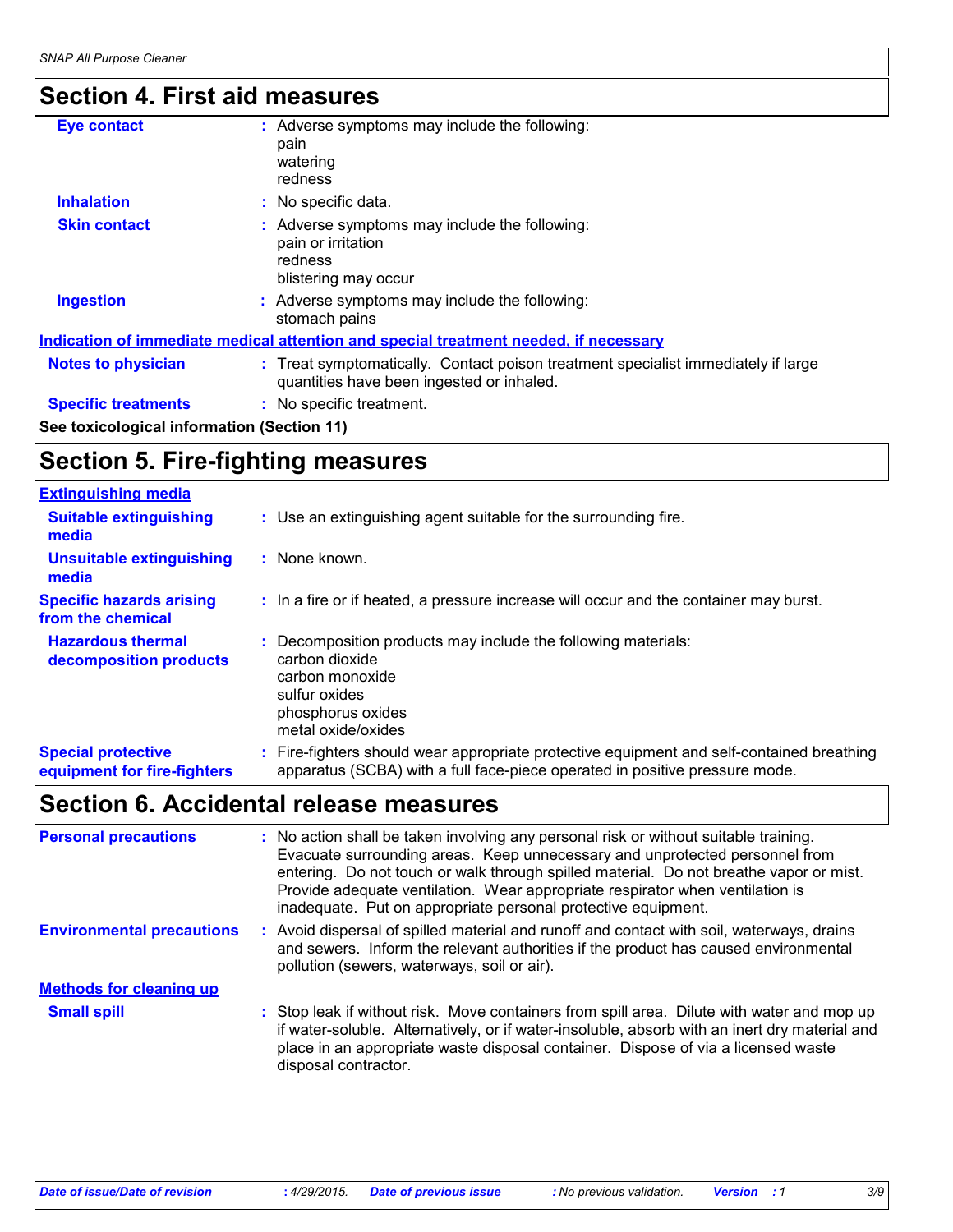### **Section 6. Accidental release measures**

**Large spill Example 20 CE Stop leak if without risk. Move containers from spill area. Approach release from <b>containers** upwind. Prevent entry into sewers, water courses, basements or confined areas. Wash spillages into an effluent treatment plant or proceed as follows. Contain and collect spillage with non-combustible, absorbent material e.g. sand, earth, vermiculite or diatomaceous earth and place in container for disposal according to local regulations (see Section 13). Dispose of via a licensed waste disposal contractor. Contaminated absorbent material may pose the same hazard as the spilled product. Note: see Section 1 for emergency contact information and Section 13 for waste disposal.

## **Section 7. Handling and storage**

**Handling** entries and the Put on appropriate personal protective equipment (see Section 8). Avoid exposure obtain special instructions before use. Do not handle until all safety precautions have been read and understood. Do not get in eyes or on skin or clothing. Do not breathe vapor or mist. Do not ingest. If during normal use the material presents a respiratory hazard, use only with adequate ventilation or wear appropriate respirator. Keep in the original container or an approved alternative made from a compatible material, kept tightly closed when not in use. Empty containers retain product residue and can be hazardous. Do not reuse container.

**Storage** Store in accordance with local regulations. Store in original container protected from direct sunlight in a dry, cool and well-ventilated area, away from incompatible materials (see Section 10) and food and drink. Store locked up. Keep container tightly closed and sealed until ready for use. Containers that have been opened must be carefully resealed and kept upright to prevent leakage. Do not store in unlabeled containers. Use appropriate containment to avoid environmental contamination.

## **Section 8. Exposure controls/personal protection**

#### **Control parameters**

#### **Occupational exposure limits**

| <b>Ingredient name</b>      | CAS#                                                                                                                                                                                                                                                                                                                                                                                            | <b>ACGIH</b>                                                               | <b>OSHA</b>                                                                                                                                                                                                                                                                  | <b>Mexico</b>                                                                                                                                                       |  |
|-----------------------------|-------------------------------------------------------------------------------------------------------------------------------------------------------------------------------------------------------------------------------------------------------------------------------------------------------------------------------------------------------------------------------------------------|----------------------------------------------------------------------------|------------------------------------------------------------------------------------------------------------------------------------------------------------------------------------------------------------------------------------------------------------------------------|---------------------------------------------------------------------------------------------------------------------------------------------------------------------|--|
| 2-butoxyethanol             | 111-76-2                                                                                                                                                                                                                                                                                                                                                                                        | TWA: 20 ppm 8 hours.                                                       | TWA: 50 ppm 8 hours.<br>TWA: 240 mg/m <sup>3</sup> 8<br>hours.                                                                                                                                                                                                               | LMPE-PPT: 26 ppm 8<br>lhours.<br>LMPE-PPT: 120 mg/m <sup>3</sup><br>18 hours.<br>LMPE-CT: $360$ mg/m <sup>3</sup><br>15 minutes.<br>LMPE-CT: 75 ppm 15<br>lminutes. |  |
| 2,2'-iminodiethanol         | 111-42-2                                                                                                                                                                                                                                                                                                                                                                                        | TWA: 1 mg/m <sup>3</sup> 8 hours.<br>Form: Inhalable fraction<br>and vapor |                                                                                                                                                                                                                                                                              |                                                                                                                                                                     |  |
| <b>Engineering measures</b> |                                                                                                                                                                                                                                                                                                                                                                                                 |                                                                            | : If user operations generate dust, fumes, gas, vapor or mist, use process enclosures,<br>local exhaust ventilation or other engineering controls to keep worker exposure to<br>airborne contaminants below any recommended or statutory limits.                             |                                                                                                                                                                     |  |
| <b>Hygiene measures</b>     | Wash hands, forearms and face thoroughly after handling chemical products, before<br>eating, smoking and using the lavatory and at the end of the working period.<br>Appropriate techniques should be used to remove potentially contaminated clothing.<br>Wash contaminated clothing before reusing. Ensure that eyewash stations and safety<br>showers are close to the workstation location. |                                                                            |                                                                                                                                                                                                                                                                              |                                                                                                                                                                     |  |
| <b>Personal protection</b>  |                                                                                                                                                                                                                                                                                                                                                                                                 |                                                                            |                                                                                                                                                                                                                                                                              |                                                                                                                                                                     |  |
| <b>Respiratory</b>          |                                                                                                                                                                                                                                                                                                                                                                                                 | working limits of the selected respirator.                                 | : If a risk assessment indicates this is necessary, use a properly fitted, air-purifying or<br>airfed respirator complying with an approved standard. Respirator selection must be<br>based on known or anticipated exposure levels, the hazards of the product and the safe |                                                                                                                                                                     |  |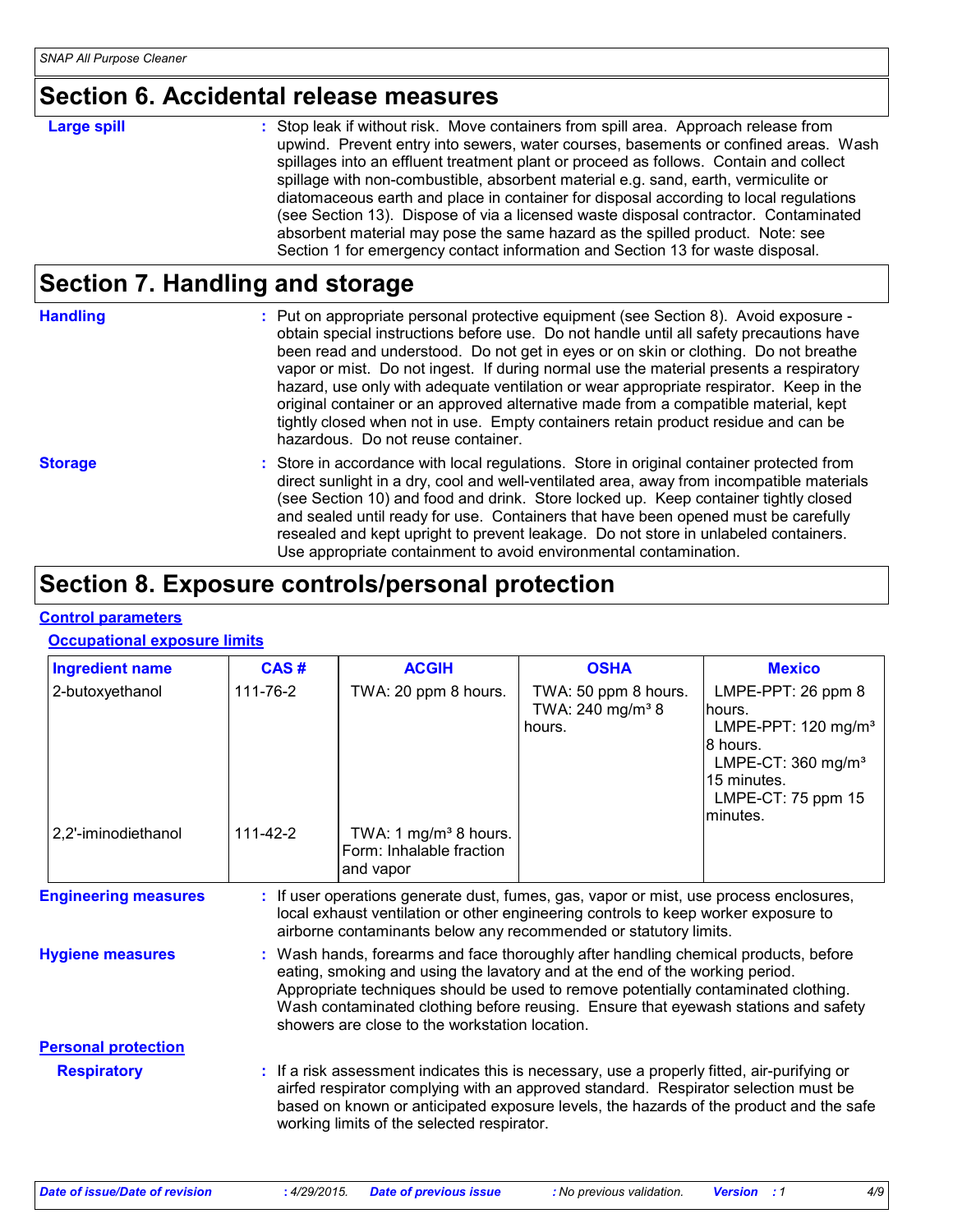## **Section 8. Exposure controls/personal protection**

| <b>Hands</b>                                         | : Chemical-resistant, impervious gloves complying with an approved standard should be<br>worn at all times when handling chemical products if a risk assessment indicates this is<br>necessary.                                                                                                                                 |
|------------------------------------------------------|---------------------------------------------------------------------------------------------------------------------------------------------------------------------------------------------------------------------------------------------------------------------------------------------------------------------------------|
| <b>Eyes</b>                                          | : Safety eyewear complying with an approved standard should be used when a risk<br>assessment indicates this is necessary to avoid exposure to liquid splashes, mists,<br>gases or dusts. Recommended: splash goggles                                                                                                           |
| <b>Skin</b>                                          | : Personal protective equipment for the body should be selected based on the task being<br>performed and the risks involved and should be approved by a specialist before<br>handling this product.                                                                                                                             |
| <b>Environmental exposure</b><br><b>controls</b>     | : Emissions from ventilation or work process equipment should be checked to ensure<br>they comply with the requirements of environmental protection legislation. In some<br>cases, fume scrubbers, filters or engineering modifications to the process equipment<br>will be necessary to reduce emissions to acceptable levels. |
| <b>Personal protective</b><br>equipment (Pictograms) |                                                                                                                                                                                                                                                                                                                                 |

## **Section 9. Physical and chemical properties**

| <b>Appearance</b>                                 |    |                                                                      |
|---------------------------------------------------|----|----------------------------------------------------------------------|
| <b>Physical state</b>                             |    | : Liquid. [Aqueous solution]                                         |
| Color                                             |    | : Purple.                                                            |
| Odor                                              |    | $:$ surfactant                                                       |
| <b>Odor threshold</b>                             |    | Not available.                                                       |
| рH                                                |    | : 12.5                                                               |
| <b>Melting point</b>                              |    | : Not available.                                                     |
| <b>Boiling point</b>                              |    | : Not available.                                                     |
| <b>Flash point</b>                                |    | Closed cup: Not applicable. [Product does not sustain combustion.]   |
| <b>Burning time</b>                               |    | : Not applicable.                                                    |
| <b>Burning rate</b>                               |    | Not applicable.                                                      |
| <b>Evaporation rate</b>                           |    | Not available.                                                       |
| <b>Flammability (solid, gas)</b>                  |    | : Not available.                                                     |
| Lower and upper explosive<br>(flammable) limits   |    | : Not available.                                                     |
| <b>Vapor pressure</b>                             |    | : Not available.                                                     |
| <b>Vapor density</b>                              |    | : Not available.                                                     |
| <b>Relative density</b>                           | t. | 1.06                                                                 |
| <b>Solubility</b>                                 |    | Easily soluble in the following materials: cold water and hot water. |
| <b>Solubility in water</b>                        |    | Not available.                                                       |
| <b>Partition coefficient: n-</b><br>octanol/water |    | : Not available.                                                     |
| <b>Auto-ignition temperature</b>                  |    | : Not available.                                                     |
| <b>Decomposition temperature</b>                  |    | : Not available.                                                     |
| <b>Viscosity</b>                                  |    | : Not available.                                                     |
| <b>Elemental Phosphorus</b>                       |    | $: 0.7 \%$                                                           |
| <b>VOC content</b>                                |    | : 4 % [CARB - Consumer products]                                     |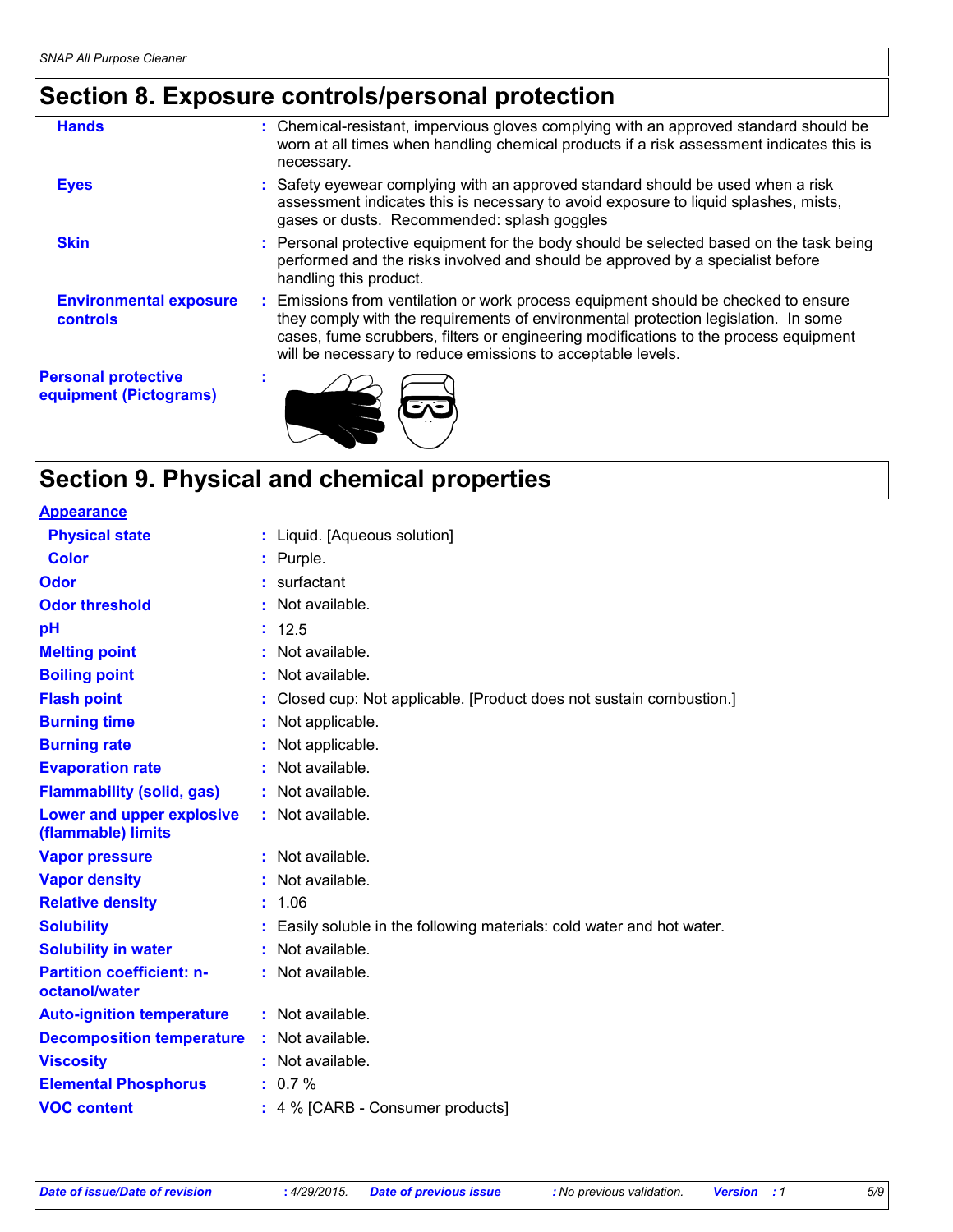## **Section 10. Stability and reactivity**

| <b>Reactivity</b>                                   | : No specific test data related to reactivity available for this product or its ingredients.                                                                                                                                                                                                                                                                                                                                                                                                                                   |
|-----------------------------------------------------|--------------------------------------------------------------------------------------------------------------------------------------------------------------------------------------------------------------------------------------------------------------------------------------------------------------------------------------------------------------------------------------------------------------------------------------------------------------------------------------------------------------------------------|
| <b>Chemical stability</b>                           | : The product is stable.                                                                                                                                                                                                                                                                                                                                                                                                                                                                                                       |
| <b>Possibility of hazardous</b><br><b>reactions</b> | : Under normal conditions of storage and use, hazardous reactions will not occur.                                                                                                                                                                                                                                                                                                                                                                                                                                              |
| <b>Conditions to avoid</b>                          | No specific data.                                                                                                                                                                                                                                                                                                                                                                                                                                                                                                              |
| <b>Incompatible materials</b>                       | $:$ Not available.                                                                                                                                                                                                                                                                                                                                                                                                                                                                                                             |
| <b>Hazardous decomposition</b><br>products          | : Under normal conditions of storage and use, hazardous decomposition products should<br>not be produced.                                                                                                                                                                                                                                                                                                                                                                                                                      |
| <b>Storage</b>                                      | : Store in accordance with local regulations. Store in original container protected from<br>direct sunlight in a dry, cool and well-ventilated area, away from incompatible materials<br>(see Section 10) and food and drink. Store locked up. Keep container tightly closed<br>and sealed until ready for use. Containers that have been opened must be carefully<br>resealed and kept upright to prevent leakage. Do not store in unlabeled containers.<br>Use appropriate containment to avoid environmental contamination. |

## **Section 11. Toxicological information**

#### **Information on toxicological effects**

#### **Carcinogenicity**

#### **Classification**

| <b>Product/ingredient name</b> | <b>ACGIH</b>   | <b>IARC</b> | <b>EPA</b> | <b>NIOSH</b> | <b>NTP</b> | <b>OSHA</b> |
|--------------------------------|----------------|-------------|------------|--------------|------------|-------------|
| 2-butoxyethanol                | A <sub>3</sub> |             |            |              |            |             |
| Amides, coco, N, N-bis         |                | 2B          |            |              |            |             |
| (hydroxyethyl)                 |                |             |            |              |            |             |
| Glycine, N, N-bis              |                | 2B          |            |              |            |             |
| (carboxymethyl)-, sodium       |                |             |            |              |            |             |
| salt, hydrate $(1:3:1)$        |                |             |            |              |            |             |
| 2,2'-iminodiethanol            | A3             | 2B          |            |              | -          |             |

| <b>Information on the likely</b><br>routes of exposure | Dermal contact. Eye contact. Inhalation.                                                               |
|--------------------------------------------------------|--------------------------------------------------------------------------------------------------------|
| <b>Potential acute health effects</b>                  |                                                                                                        |
| <b>Eye contact</b>                                     | : Causes serious eye damage.                                                                           |
| <b>Inhalation</b>                                      | May give off gas, vapor or dust that is very irritating or corrosive to the respiratory<br>system.     |
| <b>Skin contact</b>                                    | : Causes skin irritation.                                                                              |
| <b>Ingestion</b>                                       | : May cause burns to mouth, throat and stomach.                                                        |
|                                                        | <b>Symptoms related to the physical, chemical and toxicological characteristics</b>                    |
| Eye contact                                            | : Adverse symptoms may include the following:<br>pain<br>watering<br>redness                           |
| <b>Inhalation</b>                                      | : No specific data.                                                                                    |
| <b>Skin contact</b>                                    | : Adverse symptoms may include the following:<br>pain or irritation<br>redness<br>blistering may occur |
| <b>Ingestion</b>                                       | : Adverse symptoms may include the following:<br>stomach pains                                         |
|                                                        | Delayed and immediate effects and also chronic effects from short and long term exposure               |
| Obsard Lames, arrival arrival                          |                                                                                                        |

### **Short term exposure**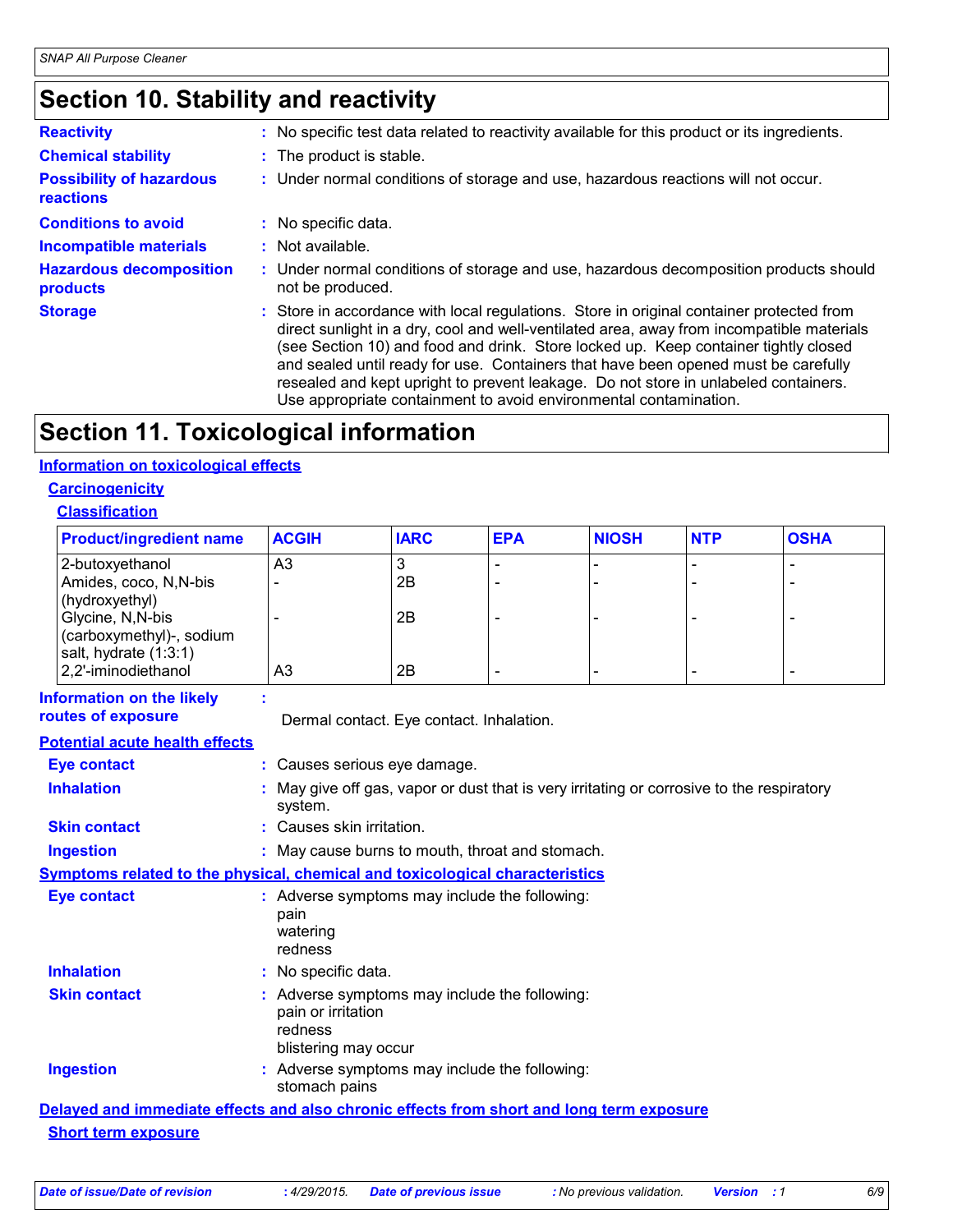## **Section 11. Toxicological information**

| <b>Potential immediate</b><br>effects   | $:$ Not available.                                                                        |  |  |
|-----------------------------------------|-------------------------------------------------------------------------------------------|--|--|
| <b>Potential delayed effects</b>        | : Not available.                                                                          |  |  |
| Long term exposure                      |                                                                                           |  |  |
| <b>Potential immediate</b><br>effects   | $:$ Not available.                                                                        |  |  |
| <b>Potential delayed effects</b>        | : Not available.                                                                          |  |  |
| <b>Potential chronic health effects</b> |                                                                                           |  |  |
| Not available.                          |                                                                                           |  |  |
| <b>General</b>                          | : No known significant effects or critical hazards.                                       |  |  |
| <b>Carcinogenicity</b>                  | Suspected of causing cancer. Risk of cancer depends on duration and level of<br>exposure. |  |  |
| <b>Mutagenicity</b>                     | : No known significant effects or critical hazards.                                       |  |  |
| <b>Teratogenicity</b>                   | : No known significant effects or critical hazards.                                       |  |  |
| <b>Developmental effects</b>            | : No known significant effects or critical hazards.                                       |  |  |
| <b>Fertility effects</b>                | : No known significant effects or critical hazards.                                       |  |  |
| <b>Numerical measures of toxicity</b>   |                                                                                           |  |  |
| <b>Acute toxicity estimates</b>         |                                                                                           |  |  |
| <b>Route</b>                            | <b>ATE value</b>                                                                          |  |  |
| Oral<br>Dermal                          | 4182.5 mg/kg<br>17246.8 mg/kg                                                             |  |  |

## **Section 12. Ecological information**

#### **Ecotoxicity :**

: Not available.

Inhalation (vapors) 276.5 mg/l

**Aquatic ecotoxicity**

Not available.

## **Section 13. Disposal considerations**

**Waste disposal :**

The generation of waste should be avoided or minimized wherever possible. Empty containers or liners may retain some product residues. This material and its container must be disposed of in a safe way. Dispose of surplus and non-recyclable products via a licensed waste disposal contractor. Disposal of this product, solutions and any byproducts should at all times comply with the requirements of environmental protection and waste disposal legislation and any regional local authority requirements. Avoid dispersal of spilled material and runoff and contact with soil, waterways, drains and sewers.

#### **RCRA classification :** D002 [Corrosive]

**Disposal should be in accordance with applicable regional, national and local laws and regulations.**

**Refer to Section 7: HANDLING AND STORAGE and Section 8: EXPOSURE CONTROLS/PERSONAL PROTECTION for additional handling information and protection of employees.**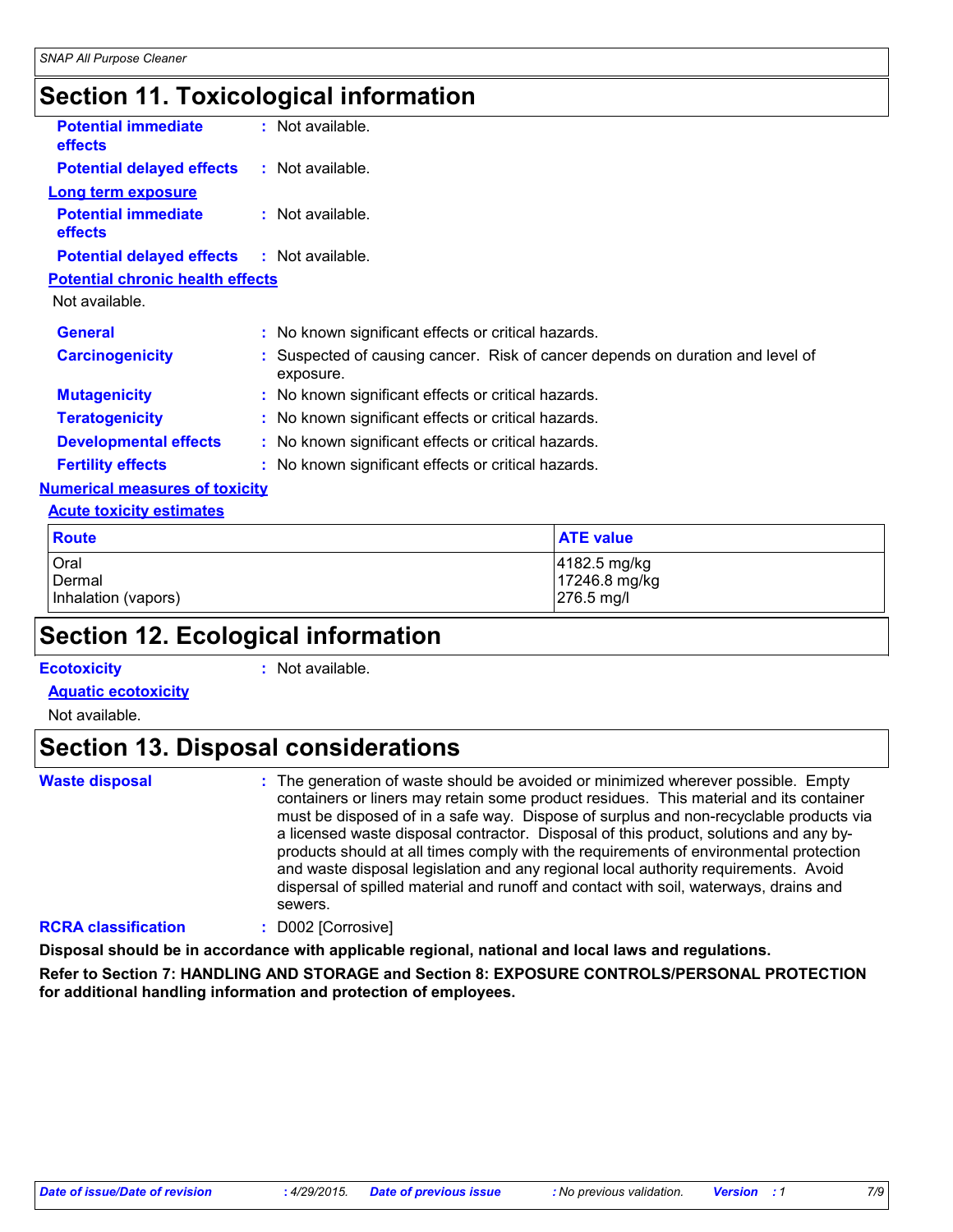## **Section 14. Transport information**

**IATA/IMDG/DOT/TDG: Please refer to the Bill of Lading/receiving documents for up to date shipping information.**

## **Section 15. Regulatory information**

| <b>U.S. Federal regulations</b>                                                   | : TSCA 12(b) one-time export: No products were found.                     |
|-----------------------------------------------------------------------------------|---------------------------------------------------------------------------|
|                                                                                   | TSCA 12(b) annual export notification: No products were found.            |
|                                                                                   | United States inventory (TSCA 8b): All components are listed or exempted. |
|                                                                                   | Clean Water Act (CWA) 311: pentasodium triphosphate                       |
|                                                                                   | <b>CERCLA:</b> Hazardous substances.: 2-butoxyethanol;                    |
| <b>EPA Registration Number</b>                                                    | $:$ Not available.                                                        |
| <b>Clean Air Act Section 112</b><br>(b) Hazardous Air<br><b>Pollutants (HAPS)</b> | : Not listed                                                              |
| <b>SARA 302/304</b>                                                               |                                                                           |
| <b>Composition/information on ingredients</b>                                     |                                                                           |
| No products were found.                                                           |                                                                           |
| <b>SARA 304 RQ</b>                                                                | : Not applicable.                                                         |
| <u>SARA 311/312</u>                                                               |                                                                           |
| <b>Classification</b>                                                             | : Immediate (acute) health hazard<br>Delayed (chronic) health hazard      |
| <b>BABA AJA</b>                                                                   |                                                                           |

#### **SARA 313**

|                              | <b>Product name</b> | <b>CAS number</b> | $\frac{9}{6}$ |
|------------------------------|---------------------|-------------------|---------------|
| <b>Supplier notification</b> | 2-butoxyethanol     | 111-76-2          | - 5           |

SARA 313 notifications must not be detached from the SDS and any copying and redistribution of the SDS shall include copying and redistribution of the notice attached to copies of the SDS subsequently redistributed.

#### **State regulations**

| <b>Massachusetts</b> | : The following components are listed: 2-BUTOXYETHANOL; TRIPHOSPHORIC ACID,<br>PENTASODIUM SALT                              |
|----------------------|------------------------------------------------------------------------------------------------------------------------------|
| <b>New York</b>      | : The following components are listed: Diethanolamine; Sodium phosphate, tribasic                                            |
| <b>New Jersey</b>    | : The following components are listed: 2-BUTOXY ETHANOL; BUTYL CELLOSOLVE;<br>DIETHANOLAMINE; ETHANOL, 2,2'-IMINOBIS-        |
| <b>Pennsylvania</b>  | : The following components are listed: ETHANOL, 2-BUTOXY-; ETHANOL, 2,2'-<br>IMINOBIS-; TRIPHOSPHORIC ACID, PENTASODIUM SALT |

#### **California Prop. 65**

**WARNING:** This product contains a chemical known to the State of California to cause cancer.

| <b>Ingredient name</b>                                             | <b>Cancer</b> | <b>Reproductive</b> | No significant risk<br>level | <b>Maximum</b><br>acceptable dosage<br>level |
|--------------------------------------------------------------------|---------------|---------------------|------------------------------|----------------------------------------------|
| Amides, coco, N,N-bis(hydroxyethyl)                                | Yes.          | No.                 | No.                          | INo.                                         |
| Glycine, N, N-bis(carboxymethyl)-,<br>sodium salt, hydrate (1:3:1) | Yes.          | No.                 | Yes.                         | No.                                          |
| 2,2'-iminodiethanol                                                | Yes.          | lNo.                | No.                          | No.                                          |

#### **Canada**

- **Canadian lists**
- **Canadian NPRI :** The following components are listed: 2-Butoxyethanol

**Canada inventory :** All components are listed or exempted.

**Canadian PCP/DIN Number :** Not available.